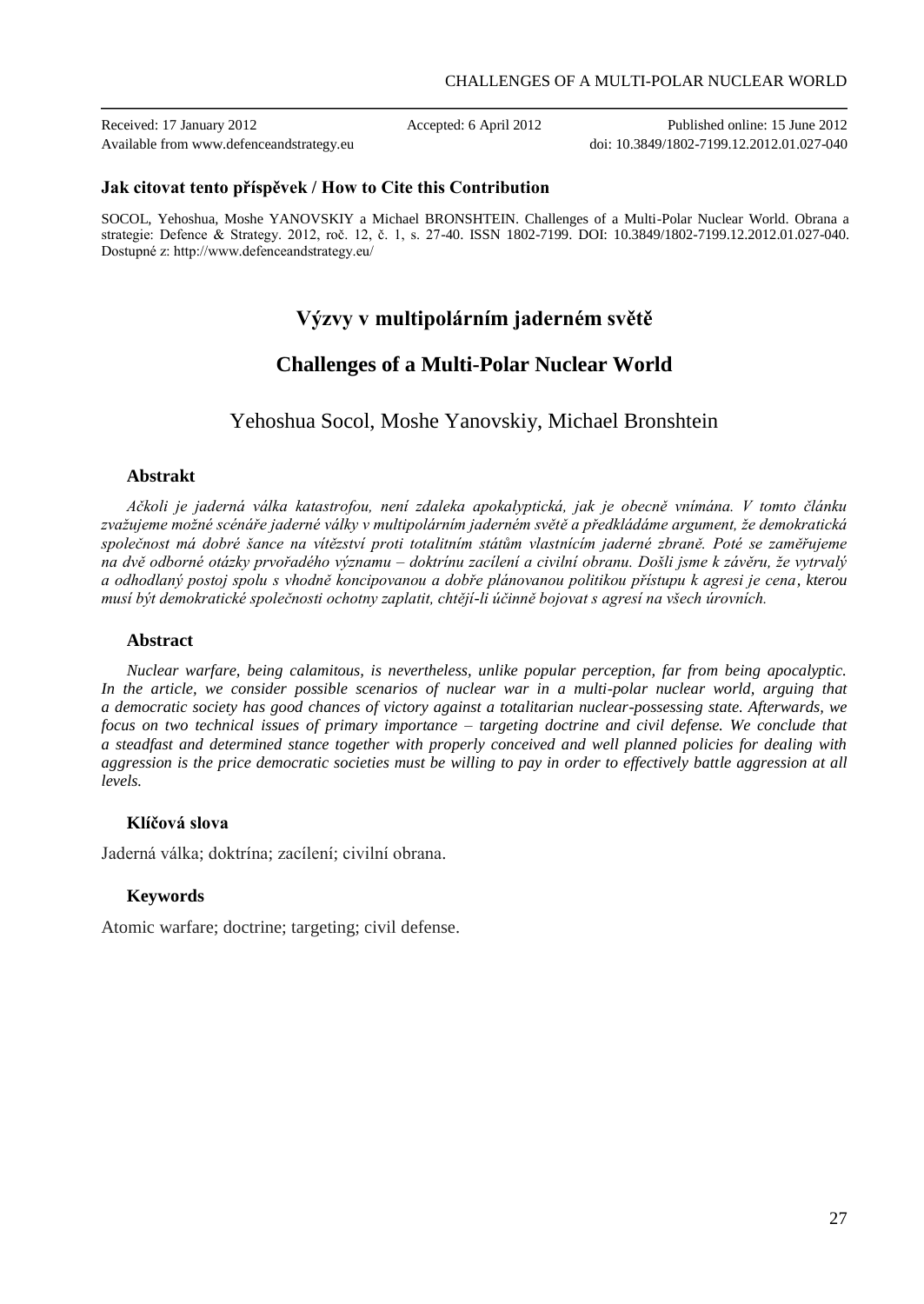# **INTRODUCTION**

The future world is going to be a world with many nuclear-possessing actors, whether we wish or (probably) not. Anti-proliferation efforts have yielded up to now very limited results, 1 and it is widely believed that any state which is determined to acquire nuclear weapons – will "build, buy, borrow or burgle" it. $^2$ 

Assuming that rogue states will acquire nuclear weapons, we have actually two alternatives:

- to surrender;
- to think

This article suggests the second alternative. The nuclear warfare, being calamitous, is nevertheless, unlike popular perception, far from being apocalyptic. A steadfast and determined stance – including the willingness and ability to suffer heavy losses, in both human and economic terms – is the price democratic societies must be willing to pay in order to effectively battle aggression at all levels. "*He who wants peace now will not receive peace ever."*<sup>3</sup>

In the article we deal with a scenario of nuclear exchange between a democratic country on the one side and a totalitarian regime on the other (with some attention to possible involvement of non-state actors). Indo-Pakistan conflict can be to a large extent characterized as such, though there are certain problems with the Indian politico-juridical system and certain democratic institutes in Pakistan. There are surely other possibilities that are beyond the scope of this article. We do not consider nuclear conflict between two democratic states since it is extremely improbable (though the examples of the American Civil War and the First World War do not permit to totally exclude such scenario in the future). Conflict including non-democratic superpowers is more probable, but is not specific to future multi-polar nuclear world, and was extensively studied for decades. Finally, nuclear conflict between totalitarian regimes seems rather possible, but is far less important for NATO and other democratic countries.

The article is organized as following. First, we make a short overview of the nuclear warfare. Then, we consider possible scenarios of nuclear warfare in a multi-polar nuclear world, arguing that a democratic society has better chances of victory against a totalitarian nuclear-possessing state. Afterwards, we focus on two technical issues of a principal importance – targeting doctrine and civil defense. Regarding targeting, we claim that a democratic state should target first of all the infrastructure and objects of symbolic value for a totalitarian adversary, rather than its military targets or indiscriminate population centers. Regarding civil defense – we support the claim that it is indispensable rather than only feasible and efficient. None of these ideas is completely novel, but all need an elaboration in a common framework.

# **TO BE OR NOT TO BE? DEALING WITH NUCLEAR AGGRESSION**

Weapons are seldom used without purpose, without the hope of achieving one's aims and defeating one's enemy. A democratic society must do everything possible to deprive terrorists and rogue states from harboring such hopes. Concessions and gestures of a good will on the part of a democratic society

<sup>1</sup> HARNEY, Robert C., Inaccurate Prediction of Nuclear Weapons Effects and Possible Adverse Influences on Nuclear Terrorism Preparedness [online], *Homeland Security Affairs* 2009 vol. 5, no. 3, Article 3, p.1, [cit. 2012-04-15]. Available from: *http://www.hsaj.org/?article=5.3.3.*

<sup>2</sup> NUDELMAN, Raphael, Interview with Martin van Creveld (in Russian). *Nota Bene*, 2005 vol. 7, [cit. 2012-04-15]. Available from: *http://gazeta.rjews.net/nudel.shtml*

<sup>3</sup> AUMANN, Israel (Robert), 2006 Herzliya Conference Opening Ceremony [online]. *Herzliya Conference*, 2006 [cit. 2012-04-15]. Available from: *http://www.herzliyaconference.org/eng/?ArticleID=1394&CategoryID=215*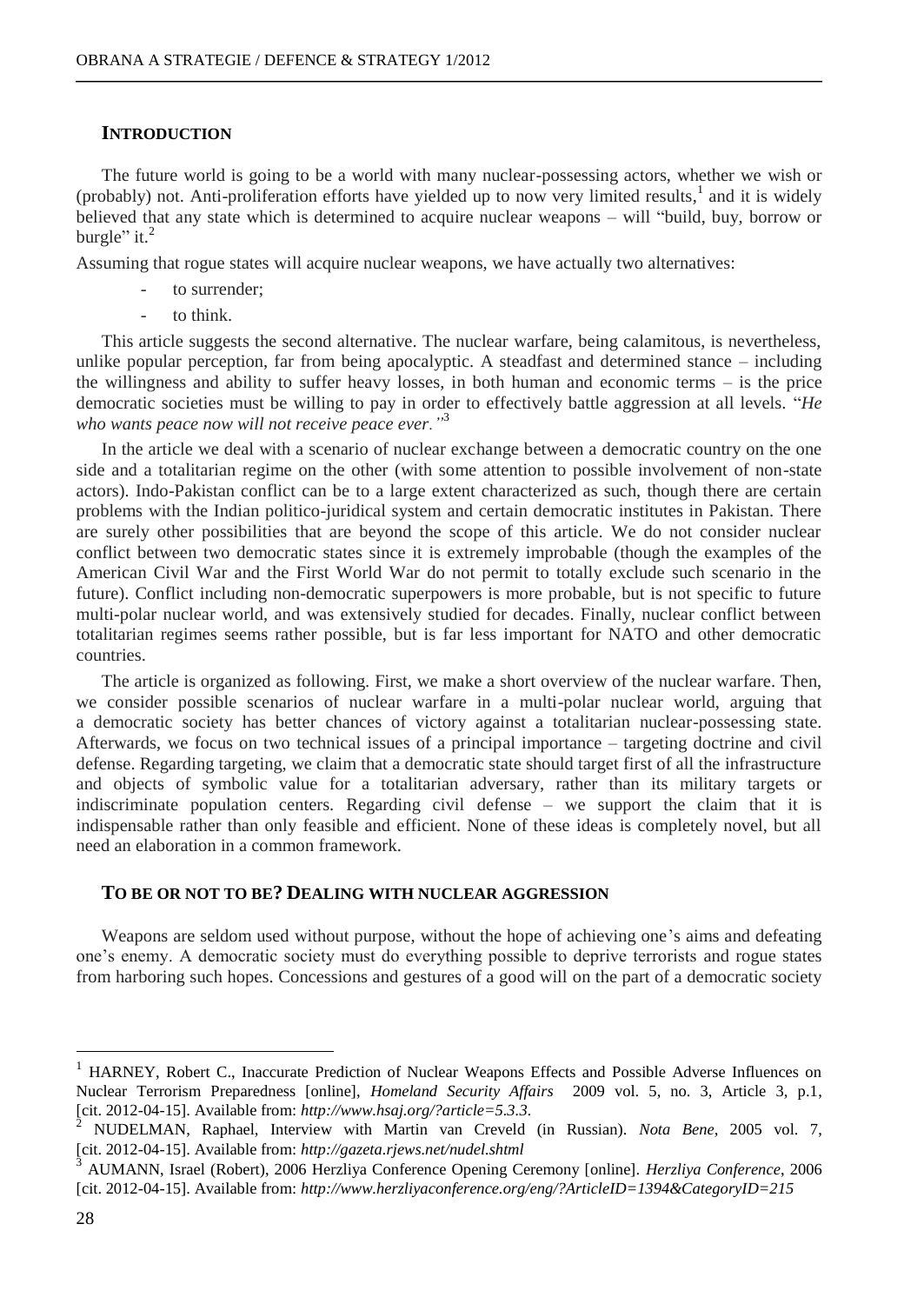are seen as signs of weakness by totalitarian societies and lead only to an escalation of terror, as has been demonstrated by many authors.<sup>4</sup> Israel Aumann notes:

*"…in such a situation concessions achieve the exact opposite of what they were meant to achieve when both sides are interested in peace. They encourage the aggressive side to demand and receive more and more and base the perception that the rope can be stretched further and further. Eventually the rope tears and there is a war in conditions far worse than what would previously have transpired, before the concessions." 5*

Or as Winston Churchill put it: those who are given the choice of war or dishonor, and choose dishonor, will have both war and dishonor.

The death toll, anticipated (as estimated below) in a full-scale nuclear conflict with a rogue state, is comparable with the US or UK human losses during the Second World War. It is anticipated to be considerably lower than the death toll of the American Civil War, not to speak about the million-scale British, French or Italian losses in the First World War. Therefore there is a little doubt that a nation determined to survive and with a strong sense of its own destiny would not succumb to such losses. A steadfast and determined stance – including the willingness and ability to suffer heavy losses, in both human and economic terms – is the price democratic societies must be willing to pay in order to effectively battle aggression at all levels.

Continuing reductions of nuclear arsenals, especially on the side of the USA, France and Britain, have a great impact on future capabilities in this regard, as does a potential withdrawal of remaining tactical nuclear weapons from NATO Western European countries. Meanwhile, the Russian doctrine, e.g., allows first use of nuclear weapons,<sup>6</sup> while other states stress the use of nuclear weapons only in retaliation. Consideration of these aspects lies beyond the scope of the present article. We should only mention the necessity of keeping arsenals and – not less important – elaborating doctrines that pose a credible threat to any potential aggressor. In this context it is instructive to remember the words of Father John A. Siemes, a pastor and Hiroshima survivor:

*"We have discussed among ourselves the ethics of the use of the bomb. Some … were against its use on a civil population. Others were of the view that in total war, as carried on in Japan, there was no difference between civilians and soldiers, and that the bomb itself was an effective force tending to end the bloodshed, warning Japan to surrender and thus to avoid total destruction. It seems logical to me that he who supports total war in principle cannot complain of war against civilians." 7*

Unfortunately, when a motivated aggressor wages war aiming at total domination, the only alternative to the total war is capitulation. Capitulation to an aggressor, however, is hardly a viable option. Besides the principal considerations, capitulation usually leads to ultimately higher level of losses and suffering, than fighting for freedom. The Jewish Holocaust is only the extreme case of a long chain of historical examples, illustrating that, as Goethe said: "*He only earns his Freedom and Existence, // Who's forced to win them freshly every day."*<sup>8</sup>

<sup>4</sup> SHARON, Moshe, To Clean Out the Stables and Prepare for War, *Nativ* [online], 2006 vol. 9 [cit. 2012-04-15]. Available from: *http://www.acpr.org.il/ENGLISH-NATIV/09-issue/sharon-9.htm*

SAUTTER, John A., Variance, Violence, and Democracy: A Basic Microeconomic Model of Terrorism*, Journal of Strategic Security* [online], vol. 3 no. 1, 2010-03-01 [cit. 2012-04-15]. Available from: *[http://www.henley](http://www.henley-putnam.edu/652-267.htm#toc)[putnam.edu/652-267.htm#toc](http://www.henley-putnam.edu/652-267.htm#toc)*

<sup>5</sup> AUMANN, Israel (Robert), ref. 3.

<sup>6</sup> *Military Doctrine of the Russian Federation* (in Russian) [online], 2010-02-05, sec. 22 [cit. 2012-04-15]. Available from: *http://news.kremlin.ru/ref\_notes/461* 7

*The Atomic Bombings of Hiroshima and Nagasaki*, Manhattan Engineer District, 1946, p. 54.

Pennsylvania State University 2000 [cit. 2012-04-15]. Available from:

*www2.hn.psu.edu/faculty/jmanis/poldocs/a-ww2.pdf*

<sup>8</sup> GOETHE, Johann W. von, *Faust* [online] Translated by A. S. Kline, 2003, line 11575 [cit. 2012-04-15]. Available from: *http://www.poetryintranslation.com/PITBR/German/FaustIIActV.htm*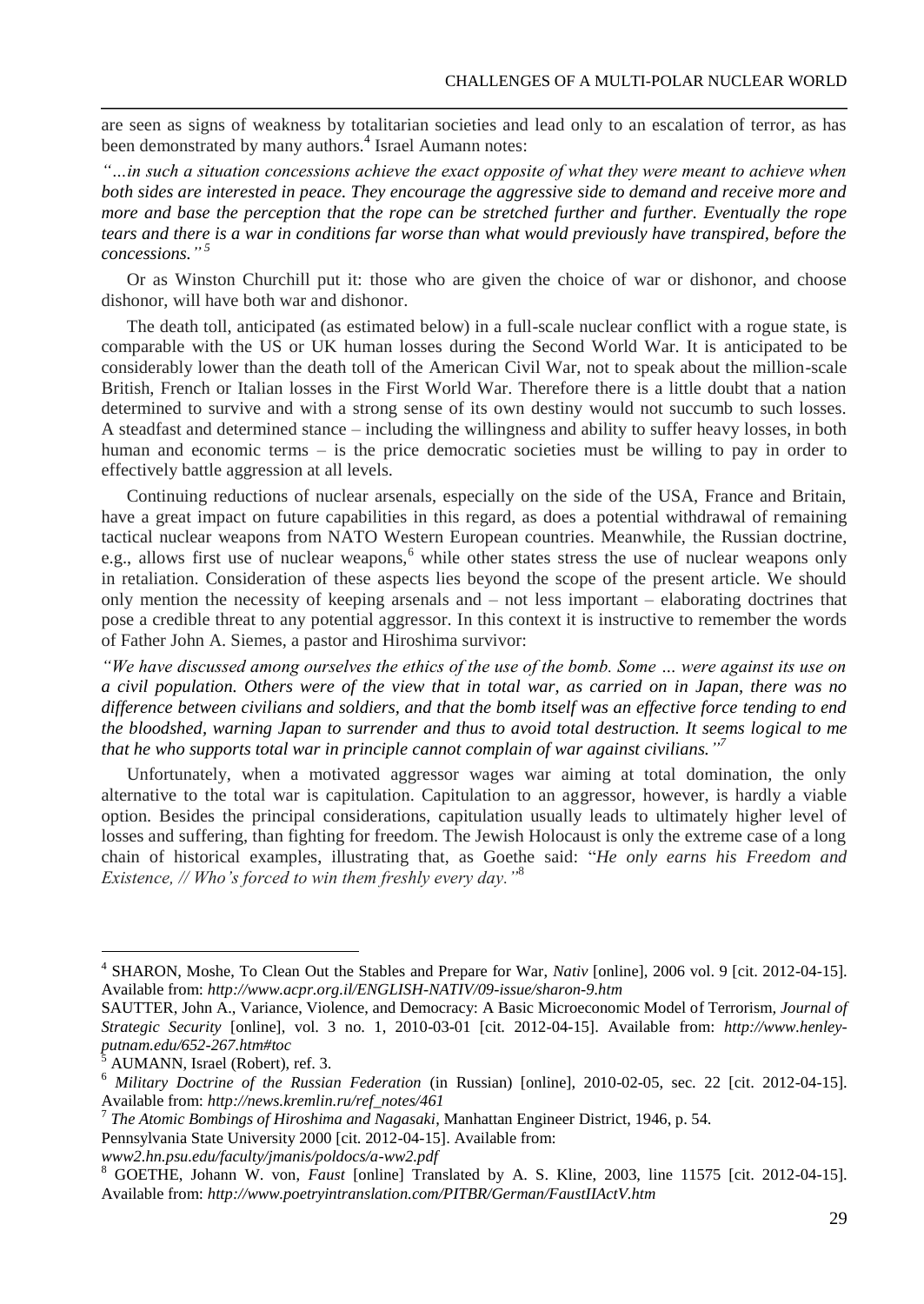### **NUCLEAR TERROR: NON-STATE ACTORS**

Can non-state actors gain access to nuclear weapons? In principle, yes, particularly if we speak of a time frame measured in decades and take into account future proliferation. Having said that, the complexity and high unit price of nuclear devices reduce this likelihood to sporadic and accidental access. State-sponsored nuclear terror seems to be a more probable option. However, this case should not be considered as dominated by non-state actors.

Dealing with nuclear terror by non-state actors, democratic society should probably adhere to two leading principles:<sup>9</sup>

Making the sponsoring state to bear full responsibility for the nuclear attack, with all the clear consequences. Being official, announced and credible, such position is capable of deterring most of otherwise-probable attacks.

Targeting objects of symbolic value to the terrorist group. As Martin van Creveld wrote,<sup>10</sup> "the *sanctity of churches and other religious shrines is easily observed when the prevailing secular system of belief indicates that they are of no political significance… Such, however, may not be the view of future generations.*"

As happened in the wake of 9/11, a single nuclear attack – and very possibly even the fear of one – may well significantly impact the lifestyle of modern societies world-wide. Such change would not be due to direct damage to life and property but due to extensive (and arguably justified) countermeasures that societies may adopt. In view of the facts described below in the section on nuclear radiation, it seems likely that at least the current overestimation of radiation hazards ("radiophobia") will dissipate in the wake of the first "live" nuclear attack. This in turn will mean that indirect economic damage – currently estimated as astronomical – will actually be far less than feared.

In light of the above, one should clearly distinguish between nuclear and radiological weapons – the so called "dirty bombs". While radiological terror is rather simple and probable, its direct physical effects are far less than feared. As Vayl Oxford, director of the US Domestic Nuclear Detection Office, put it,<sup>11</sup> "... in many cases this is more of a panic weapon than anything else". We tend to say, that large-scale radiological terror attack can be performed only once: the second attack will not already be large-scale due to the loss of its main factor – panic. Probably, that is the reason no serious radiological terror attack has been yet performed.

### **NUCLEAR CONFLICT**

#### **Casualties – reasonable worst-case**

At the outset, a clarification is called for. There is no doubt that nuclear terror or nuclear warfare, even of a limited scale, will be calamitous. Strategically speaking, however, the direct consequences of the limited use of nuclear weapons, especially low-yield devices most likely in the hands of non-state actors or irresponsible governments, would probably not be great enough to bring about significant geo-political upheavals. Casualties from a single 20-KT nuclear device were estimated by the UK Home Office at about 25,000 fatalities, assuming rather unfortunate scenario (the center of a large British city, with minimal warning).<sup>12</sup> In most European and American cities (with New York being

<sup>9</sup> FREILICH, Chuck, *The Armageddon Scenario: Israel and the Threat of Nuclear Terrorism*, Ramat Gan: The Begin-Sadat Center for Strategic Studies, 2010, p. 25. (Mideast Security and Policy Studies No. 84) Available from: *http://www.biu.ac.il/Besa/MSPS84.pdf*

<sup>&</sup>lt;sup>10</sup> CREVELD, Martin van, *The Transformation of War*, NY: The Free Press, 1991, p. 203. ISBN-10: 0029331552.

<sup>&</sup>lt;sup>11</sup> MAGNUSON, Stew, Public Still in the Dark When it Comes to Dirty Bomb Threat, *National Defense* [online], June 2008 [cit. 2012-04-15]. Available from: *http://www.nationaldefensemagazine.org/archive/2008/June/Pages/Public2241.aspx*

<sup>12</sup> *The Number of Atomic Bombs Equivalent to the Last War Air Attacks on Great Britain and Germany*. Office of the Chief Scientific Adviser, UK Home Office CD/SA.16 1950, p. 4.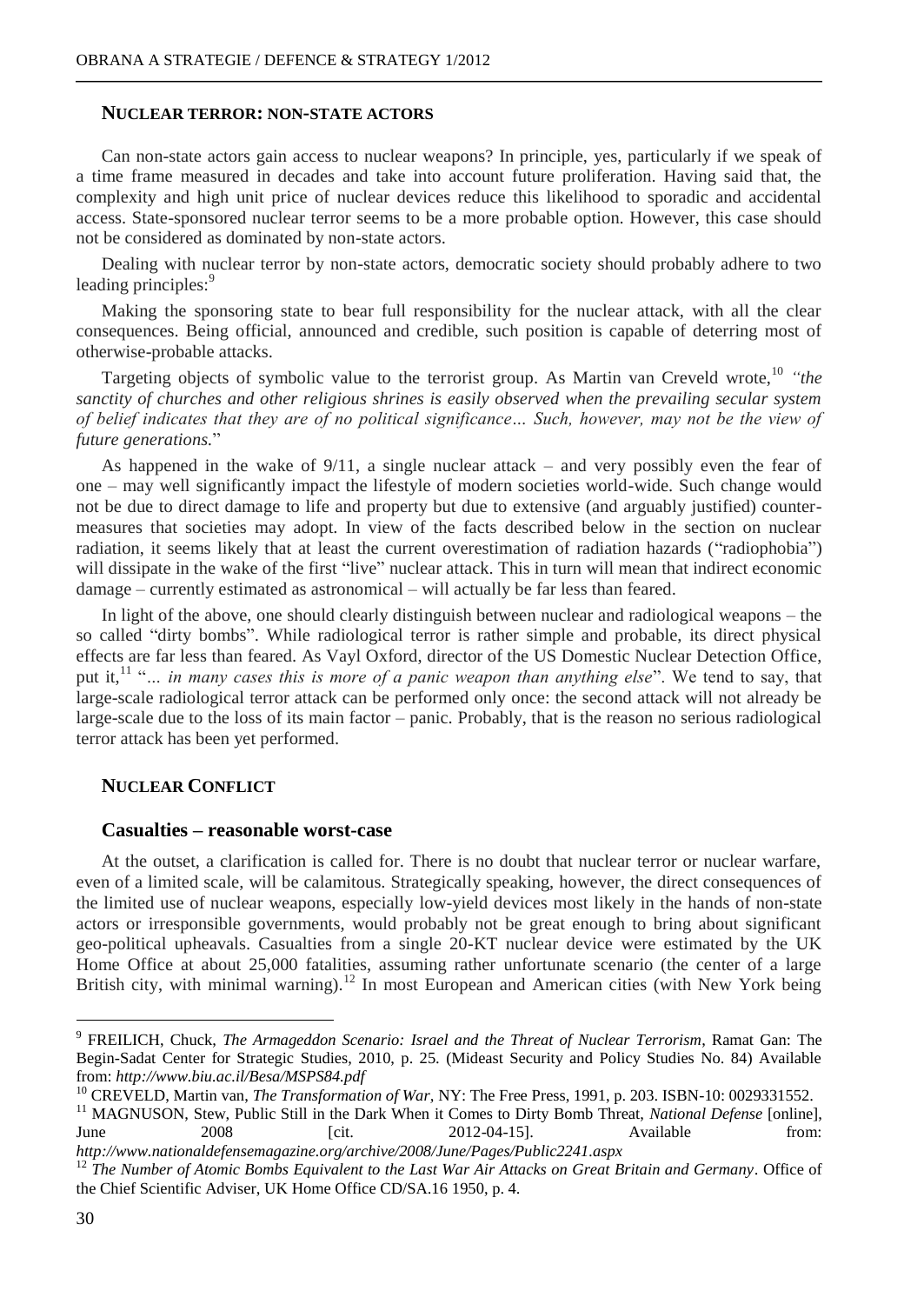a notable exception) the population density is lower than the reference value of 11,000 people per square  $km<sup>13</sup>$  and the death toll is anticipated to be considerably smaller, probably by a factor of about two. Therefore scaling the above toll to larger devices or to a larger number of devices is less than linear. For example, the same UK study estimated that it would take as many as 80 devices of 20-KT yield each to cause 300,000 civilian fatalities in German cities – a result actually achieved by Allied area attacks, or carpet bombings, during the Second World War.<sup>14</sup>

This can be used as a reasonable worst-case scenario. Let us discuss now in some detail the applicability of the above estimation:  $80\times20$ KT devices leading to 300,000 deaths. We discuss separately the type (yield) of the devices, the available quantity and the accuracy of delivery.

While much more powerful thermo-nuclear devices ('hydrogen bomb') exist, they need complicated technology to considerably exceed the 20-KT yield. In order to assess the complexity level, one should remember that in the USA it took 9 years (1945-1954) to move from nuclear (atomic) to deployable thermo-nuclear weapon. In the USSR, which is a more relevant case (since, unlike American, there was full-gas effort), it took 4 years (1949-1953) to develop a 400-MT weapon (of the so called *Sloika* design); and 2 more years (till 1955) to develop a scalable thermo-nuclear weapon. Saying that, in the Soviet case the time to develop the thermo-nuclear technology was roughly equivalent to the time it took to develop the nuclear (1945-1949). We may expect that also in the future development, the time to jump from the nuclear to the thermo-nuclear technology will be comparable to the time needed to develop the nuclear weapons. The latter was measured in decades for India and Pakistan, not to speak about Iran and others.

Speaking about the number of devices available in a future conflict, one should remember that today – above decade after the official beginning of nuclear weapons deployment – both India and Pakistan have probably 50-60 devices.<sup>15</sup> So the number of 80, used above, should be considered as fair estimation, if not an overestimation.

Finally, the accuracy of delivery was assumed to be as that of the WWII in the UK report. The latter can be derived from the numbers reported by the US Strategic Bombing Survey: about 20% of the bombs aimed at precision targets fell within 300 m from respective targets.<sup>16</sup> Let us compare this accuracy with modern data, usually described by the CEP parameter. The CEP distance is defined so that 50% of bombs/missiles fall within CEP from target points. The WWII CEP can be therefore estimated as 500 m.<sup>17</sup> While at present the technology to achieve higher accuracy with ballistic missiles surely exists (e.g. for Trident II SLBM – CEP is below 90 m), it is neither cheap nor simple. To illustrate this statement we can mention a series of failures with the Russian *Bulava* SLBM, as well as with the Iranian ballistic missiles' program; and also the fact that Russia is reported to possess only 24 launchers of high-precision SS-26 Stone (Iskander).<sup>18</sup> Therefore amassing of high-precision ballistic missiles by a rogue state does not seem probable. Dealing with ballistic missiles, CEP of 1 meter per

<sup>&</sup>lt;sup>13</sup> Reference population density is taken as 1 person per 1000 square feet – see sec. 12.09 of

GLASSTONE, Samuel and DOLAN, Philip J., *The Effects of Nuclear Weapons*, Washington DC : United States Dept. of Defense, 1977. 653 p.

<sup>14</sup> *The Number of Atomic Bombs Equivalent to the Last War Air Attacks on Great Britain and Germany*, ref. 12, p. 1.

<sup>&</sup>lt;sup>15</sup> World Armaments, Disarmament and International Security: SIPRI Yearbook 2007, Oxford Univ. Press, 2007, p. 514-551. ISBN 978-0-19-969552-2.

<sup>16</sup> *United States Strategic Bombing Survey Summary Report (European War)* [online] Washington D.C., 15 Sep 1945, p. 5 [cit. 2012-04-15]. Available from: *http://www.anesi.com/ussbs02.htm*

 $17$  Assuming Gaussian distribution of the bombs' dispersion, we get for these WWII data CEP=530 m. Assuming another extreme of the uniform distribution yields CEP=475 m. The difference is not too big, and we took a round number in the middle.

<sup>&</sup>lt;sup>18</sup> SS-26 Stone / Iskander [online] 2012 [cit. 2012-04-15]. Available from: *http://warfare.ru/?lang=&linkid=1769&catid=363*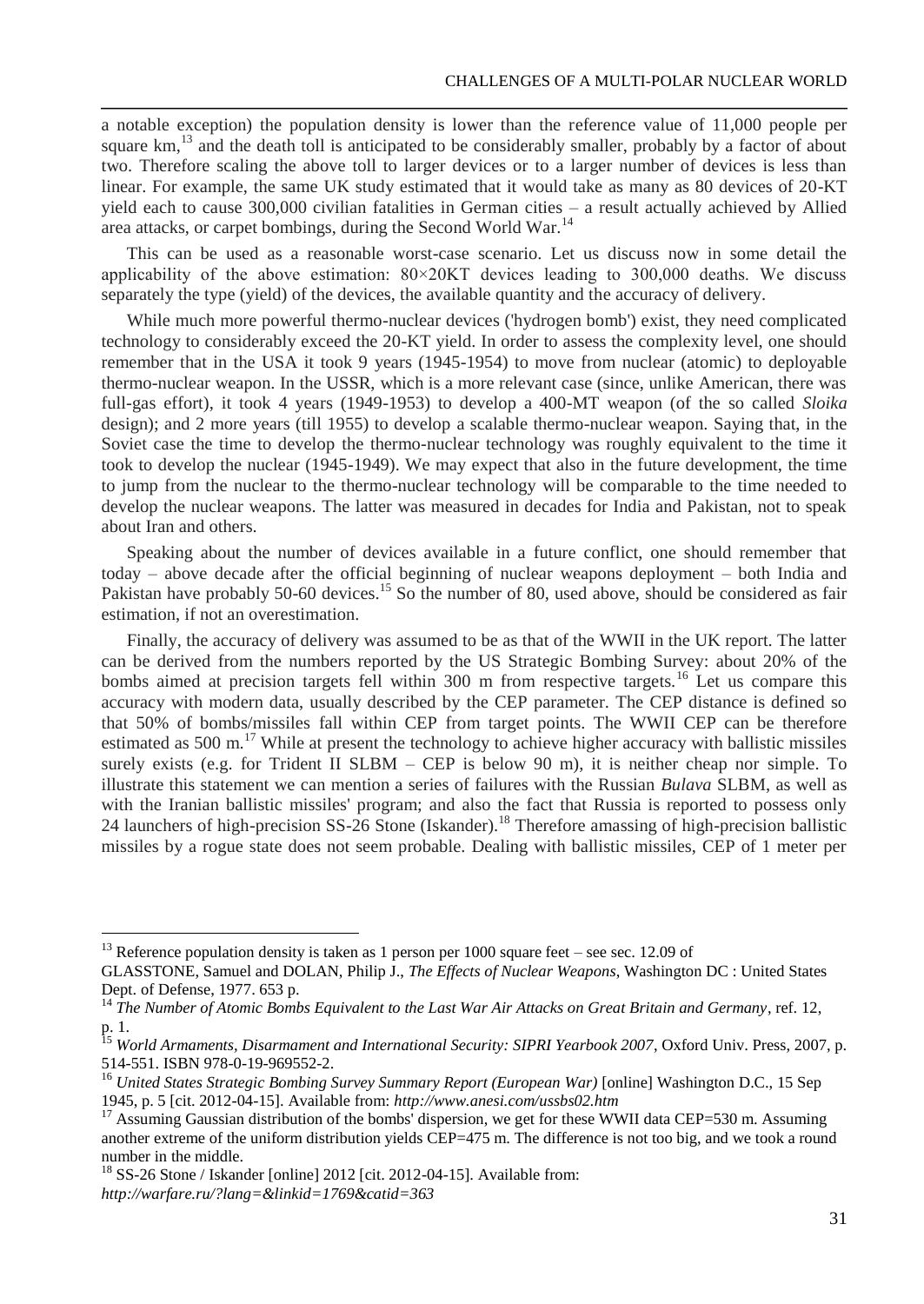kilometer of distance is often assumed (see, e.g., the report of Toukan and Cordesman).<sup>19</sup> With a distance to target of 500 km or above, the estimated CEP is above the WWII value.

Due to the reasons described above, the number of 300,000 deaths in a democratic country should be considered as a reasonable worst case outcome of a large-scale nuclear conflict with a rogue state. It is anticipated that well-prepared civil defense measures based on rather simple presently known techniques, would considerably decrease these numbers, as will be discussed later.

An additional consideration should be mentioned. In a conventional war, most casualties are military. In a nuclear war, most casualties are expected to be civilian (the same is usually correct for terrorist activity). The structure of the military and the civilian casualties is very different. While military casualties naturally target young and most active men (and partially women), civilian casualties are more or less equally distributed within the entire population, being more pronounced with the elderly or disabled. Young and active people are more prone to evacuate, perform civil defense actions and just survive in case of injury. Though certain parties will declare this consideration to be cynical, it should not be discarded as pointless.

#### **Nuclear radiation hazard: facts against myths**

The albeit technical but extremely relevant question of the consequences of nuclear radiation must be addressed in this context. It is often argued that the fallout effects of even the limited use of nuclear weapons would be world-wide and would last for generations. This is an exaggeration. The certain deterministic consequences of exposure to high doses of nuclear radiation – radiation injuries – are very real and well-established, but limited to a relatively small area (at most several tens of square kms for a 20-KT weapon). Estimations show that the casualties' toll from the fallout is within the anyhow large uncertainty of the overall toll. The extent of highly dreaded cancers and mutations ("stochastic" effects) as a result of exposure to low doses of radiation is debatable. Present predictions are usually based on the so-called linear no-threshold (LNT) model. While many people still believe in LNT, the fact remains that this model is not backed by solid science or by expert consensus.<sup>20</sup> Both the US Health Physics Society and the American Nuclear Society claim that LNT cannot be used for quantitatively estimating damage from radiation below some reasonable threshold.<sup>21</sup> The following facts speak for themselves.

- In Japan, less than 1,000 excess cancer cases (i.e. above the natural occurrence) were recorded in over 100,000 survivors over the past 60 years<sup>22</sup> – compared with about 110,000 immediate fatalities in the two atomic bombings. No clinical or even sub-clinical effects were discovered in the survivors' offspring.<sup>23</sup>
- In the Chernobyl-affected area, only 15 cancer deaths (while LNT predicted above 4,000) may be directly attributed to fallout radiation. No radiation-related increase in congenital formations was recorded. $^{24}$

<sup>&</sup>lt;sup>19</sup> TOUKAN, Abdullah and Anthony CORDESMAN, Iran, Israel and the Effects of a Nuclear Conflict in the Middle East [online]. *Center for Strategic and International Studies*, 2009, p.18 [cit. 2012-04-15]. Available from: *http://csis.org/publication/iran-israel-and-effects-nuclear-conflict-middle-east*

<sup>&</sup>lt;sup>20</sup> *The Effects of Nuclear War*, Office of Technology Assessment, Congress of the United States 1979. London: Croom Helm, 1980, p. 111.<br><sup>21</sup> Radiation Risk at Perspect

<sup>21</sup> Radiation Risk at Perspective. Position statement PS010-1 [online], *Health Physics Society*, 2004, [cit. 2012-04- 15]. Available from: *http://hps.org/documents/risk\_ps010-1.pdf*

Health Effects of Low-Level Radiation – Position statement 41 [online], *American Nuclear Society* 2001, [cit. 2012-04-15]. Available from: *http://www.ans.org/pi/ps/docs/ps41.pdf*

<sup>&</sup>lt;sup>22</sup> A Brief Description of the Radiation Effects Research Foundation, Hiroshima : Letterpress Co., Ltd., 2008, p. 14, 17. Available from: *http://www.rerf.jp/shared/briefdescript/briefdescript.pdf*

<sup>23</sup> Ibid*.*, p. 30.

<sup>24</sup> *Chernobyl's Legacy: Health, Environmental and Socio-Economic Impacts and Recommendations to the Governments of Belarus, the Russian Federation and Ukraine*. Vienna : International Atomic Energy Agency, 2006, p. 16, 20. Available from: *http://www.iaea.org/Publications/Booklets/Chernobyl/chernobyl.pdf*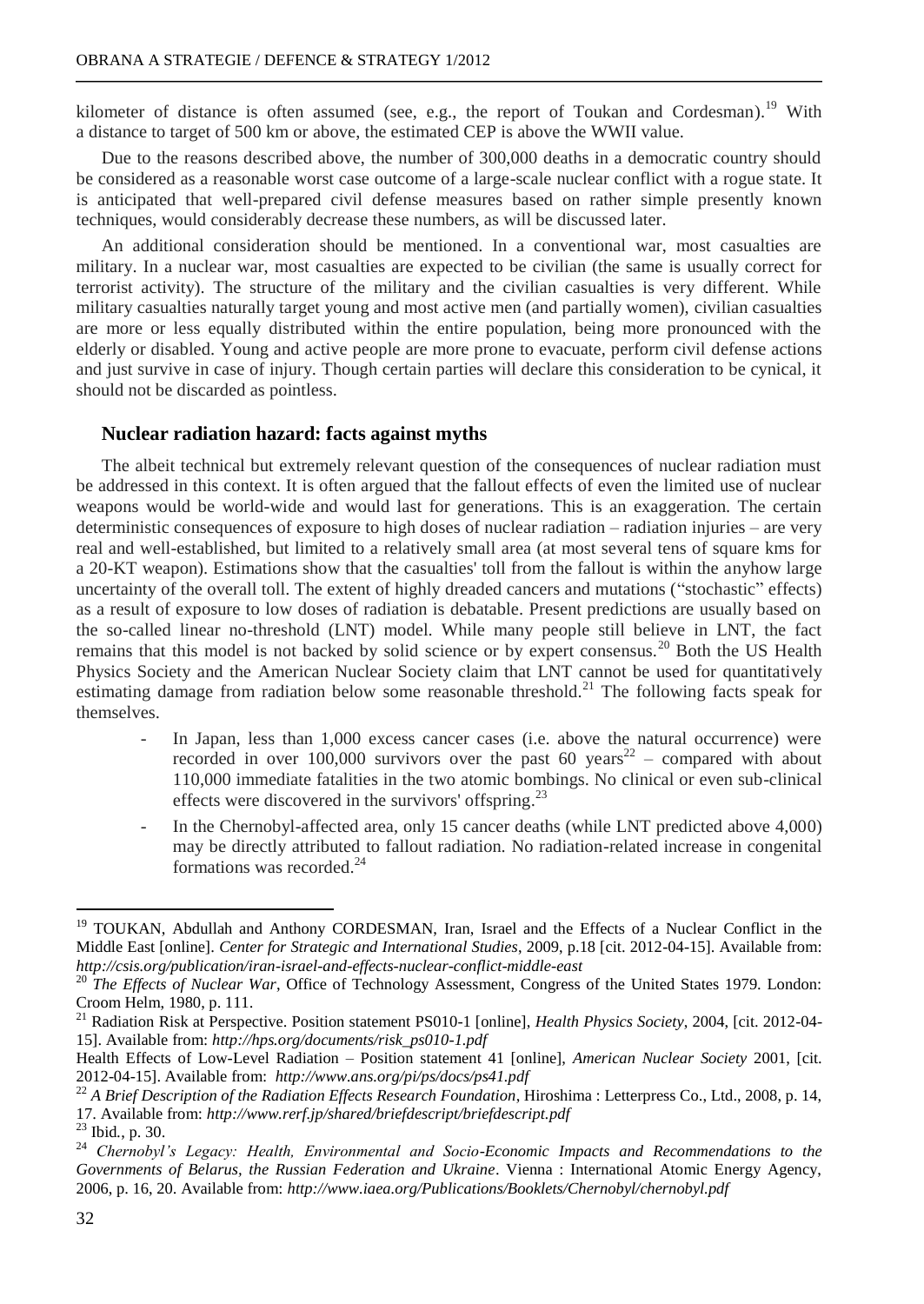- As for 2006, no conclusion could be drawn concerning the presence or absence of a radiation-related excess of cancer – particularly leukemia – among Chernobyl accident recovery workers, who received rather high well-documented radiation doses.<sup>25</sup>
- In most of the nuclear industry worker studies, rates for all causes and all cancer mortality among the workers were substantially lower than in the reference populations.<sup>26</sup>

The last little-spoken fact and many other studies comprise emerging (though not yet conclusive) scientific evidence, suggesting that low doses of nuclear radiation are beneficial to human health ("radiation hormesis").<sup>27</sup> Just as ultraviolet radiation (also a form of ionizing radiation) is clearly beneficial in low doses (sun tanning) while high doses are certainly harmful (sunburns and skin cancer). Therefore, as already mentioned above, it seems logical that the current overestimation of radiation hazards – "radiophobia" – will dissipate in the wake of the first large-scale radiological or nuclear attack.

# **Nuclear conflict – scenarios**

The amassing of a significant above-threshold nuclear arsenal by an irresponsible government seems improbable. The more likely scenario is that it would either use its nuclear capability at the first opportunity, or become responsible or at least rational. The question of rationality is not necessarily connected to the question of democracy, as attested to by the world's experience with the USSR over a period of 40 years.

The term "rationality" used here in the meaning, that "*a person's behavior is rational if it is in his best interests, given his information."* <sup>28</sup> I.e. rationality assumes the decision makers' ability to maximize their utility.<sup>29</sup> It means that decision maker is a subject able to compare various "baskets" filled with "sets of goods" under a set of externally-imposed budget constraints – including the constraint on scarce and high value informational resources. The "set of goods" can include prestige, power, self-appraisal, desire for distinction, etc., besides easy measurable goods that "money could buy". The approach to rationality in political sciences is more or less compatible with that in economics, though different terminology is sometimes used (like "realist behavior", "trait of domination" – see Thayer).<sup>30</sup> A common error is to treat rational behavior of adversaries in their best interests as irrational – if *their* interests contradict *our* values. E.g., the horrific Khmer Rouge genocide in Cambodia was the result of a rational well-thought policy. In the case of USSR during the Cold War, the credible threat of assured destruction can be interpreted as a budget constraint preventing Soviet leaders' attempts to dominate the World.

We do not imply that a rational government would never initiate nuclear aggression. We claim, rather, that such a decision would be based on careful and rational, though probably erroneous, judgments. E.g., it was reasonably argued that Japan would probably never have attacked Pearl Harbor

<sup>25</sup> *Health Risks from Exposure to Low Levels of Ionizing Radiation: BEIR VII – Phase* 2. Washington DC : The National Academies Press, 2006, p. 204. ISBN 0-309-09156-X. Available from: *http://www.nap.edu/catalog.php?record\_id=11340*

<sup>26</sup> Ibid., p. 194.

<sup>&</sup>lt;sup>27</sup> CUTTLER, Jerry M. and Myron POLLYCOVE, Nuclear Energy and Health: and the Benefits of Low-Dose Radiation Hormesis, *Dose-Response* [online], 2009, vol. 7 no. 1 pp. 52-89. ISSN: 1559-3258 [cit. 2012-04-15]. Available from: *http://www.ncbi.nlm.nih.gov/pmc/articles/PMC2664640/pdf/drp-07-052.pdf*

<sup>28</sup> AUMANN, Israel (Robert), Nobel Prize Lecture 2005 [online]. *The Nobel Prize*, 2005 [cit. 2012-04-15]. Available from: *http://www.nobelprize.org/nobel\_prizes/economics/laureates/2005/aumann-lecture.html*

<sup>29</sup> BECKER, Gary S., *The Economic Approach to Human Behavior*, Chicago: University of Chicago Press, 1978, p. 145. ISBN-10: 0226041123.<br> $\frac{30}{25}$  TI AVE

<sup>30</sup> THAYER, Bradley A., Bringing in Darwin: Evolutionary Theory, Realism, and International Politics, *International Security*, 2000, vol. 25, no. 2, pp. 124-151.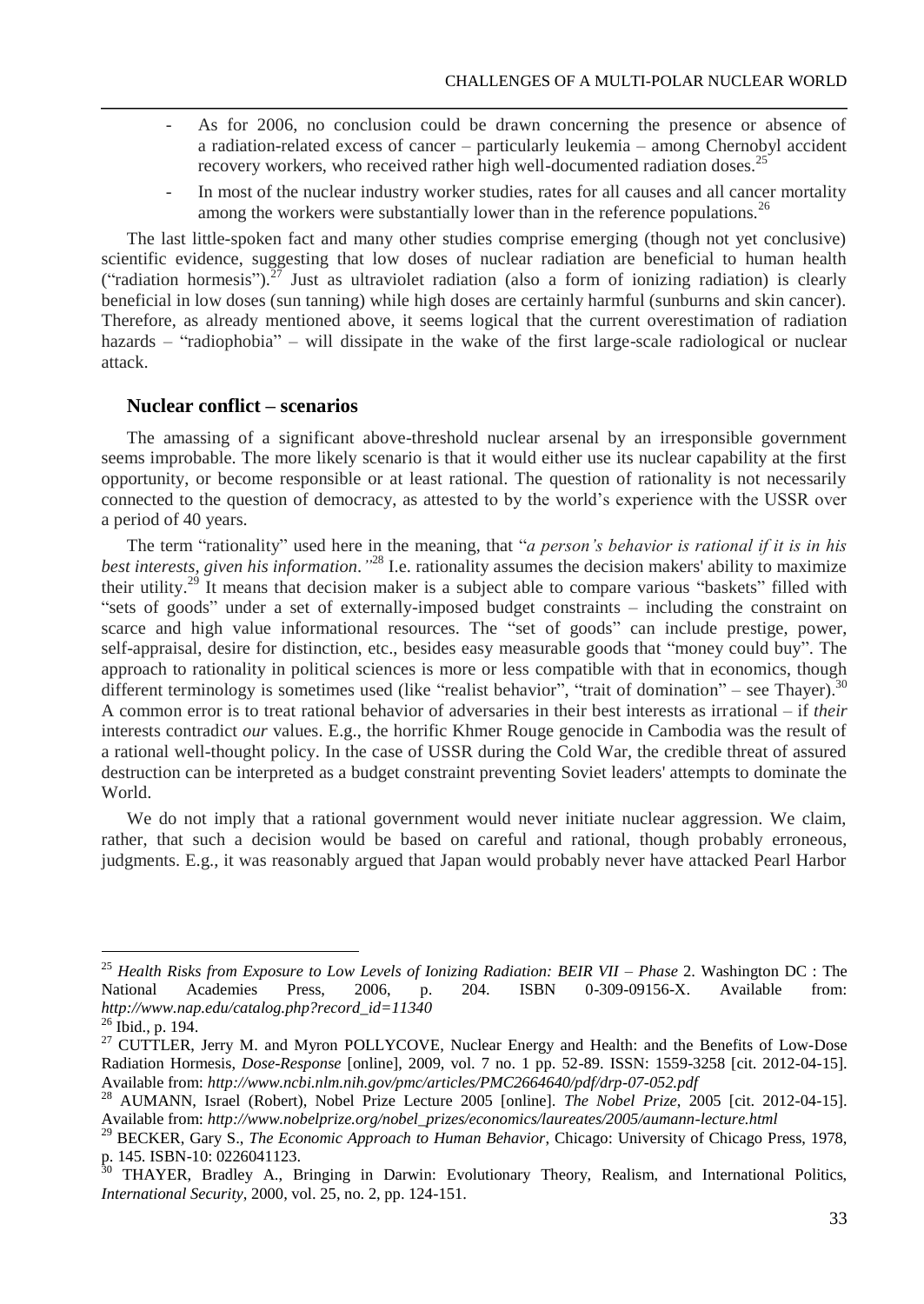had they not incorrectly assessed the determination of the United States to wage war until victory when attacked<sup>31</sup>

For some leaders, the scenario of escalation of a conflict to the employment of nuclear weapons at some later stage cannot be totally excluded and dismissed as totally unlikely – especially in the case that an actor begins losing a conventional war and is ready to escalate because the perspectives of regime or his own survival are dim. However, the probability of such escalation seems to us low. If particular rogue state sees nuclear weapons as viable means to win the war, it should probably use them from the very beginning to take the advantage of a sudden strike. If it does not, the use of nuclear weapons is an act of despair in view of the imminent defeat. In such circumstances, the entire command hierarchy responsible for the use of nuclear weapons should realize that they personally have no chances of survival – be it devastating retaliatory strike or post-war trial like in Nuremberg. And each level of the command hierarchy is capable to block the actual use of nuclear weapons. In this context it is not accidental that Hitler did not order to use chemical weapons already realizing that he had nothing to loose: most probably this order would not have been carried.

# **Nuclear conflict – outcome**

Let us now consider a state-scale nuclear warfare. According to the popular perception, there would be no winners in such a conflict, as implied by the term "Mutual Assured Destruction" (MAD). It is believed that the MAD concept was central to the nuclear standing of the two super-powers during the Cold War, however this is not exact. While the US scientists and intelligence believed in MAD, the USSR certainly considered the possibility of victory in a full-scale nuclear war and acted accordingly.<sup>32</sup> We shall not discuss the question (fortunately a historical one) of MAD between super-powers – though Herman Kahn reasonably claimed that even in the case of all-out nuclear interchange of 5,000 MT from each side, *"life would go on"* and it would be possible to rebuild the destroyed cities in about 10 years.<sup>33</sup> With reference to a possible regional nuclear conflict between a rogue state and a democratic one, the no-winner scenario is probably false. An analysis by Anthony Cordesman et al. regarding a possible Israel-Iran nuclear conflict estimated that while Israel might survive an Iranian nuclear blow, Iran would certainly not survive as an organized society.<sup>34</sup> Even though the projected casualties cited in that study seem to us overstated, especially as regards Israel, the conclusion rings true. The same may be probably implied regarding possible Indo-Pakistan nuclear conflict: while India would survive the Pakistan's nuclear blow, Pakistan – facing serious problems even without nuclear conflict – would certainly not survive as an organized society. The fact that India would probably suffer much higher absolute losses should not alter this assumption, taking into account the country's huge potential in manpower.

Also in general, citizens of democratic societies believe in their values and trust their government, and are thus more likely to be motivated and determined to fight.<sup>35</sup> There is, however, an additional aspect specific to nuclear warfare which favors democracy. In a nuclear conflict, due to the extremely high intensity of fighting and extensive damage to infrastructure, the central government can be expected to loose its ability to govern and maintain direct control already during the early stages of the conflict. This was *not* the case during WWII until the very end. This in turn means that people's ability

<sup>31</sup> *United States Strategic Bombing Survey Summary Report (Pacific War)*, Washington D.C., 1 July 1946, p. 32. Available from: *http://www.anesi.com/ussbs01.htm*

<sup>32</sup> PIPES, Richard, *Vixi: Memoirs of a Non-Belonger*, Yale University Press, New Haven and London, 2003, p. 132-144.

<sup>33</sup> KAHN, Herman, *On Thermonuclear War*, Princeton : Princeton University Press 1960.

KAHN, Herman, *The Nature and Feasibility of War and Deterrence*, Santa Monica CA : RAND Corporation Paper P-1888-RC, 1960. Available from: *http://www.rand.org/pubs/papers/P1888.html*.

<sup>34</sup> CORDESMAN, Anthony, Iran, Israel, and Nuclear War [online], *Center for Strategic and International Studies*, 2007, p. 31 [cit. 2012-04-15]. Available from: *http://csis.org/files/media/csis/pubs/071119\_iran.is&nuclearwar.pdf* <sup>35</sup> SOCOL, Yehoshua and Moshe YANOVSKIY, Nuclear Proliferation and Democracy, *American Thinker* [online], 2011-01-02 [cit. 2012-04-15]. Available from: *http://www.americanthinker.com/2011/01/nuclear\_proliferation\_and\_demo.html*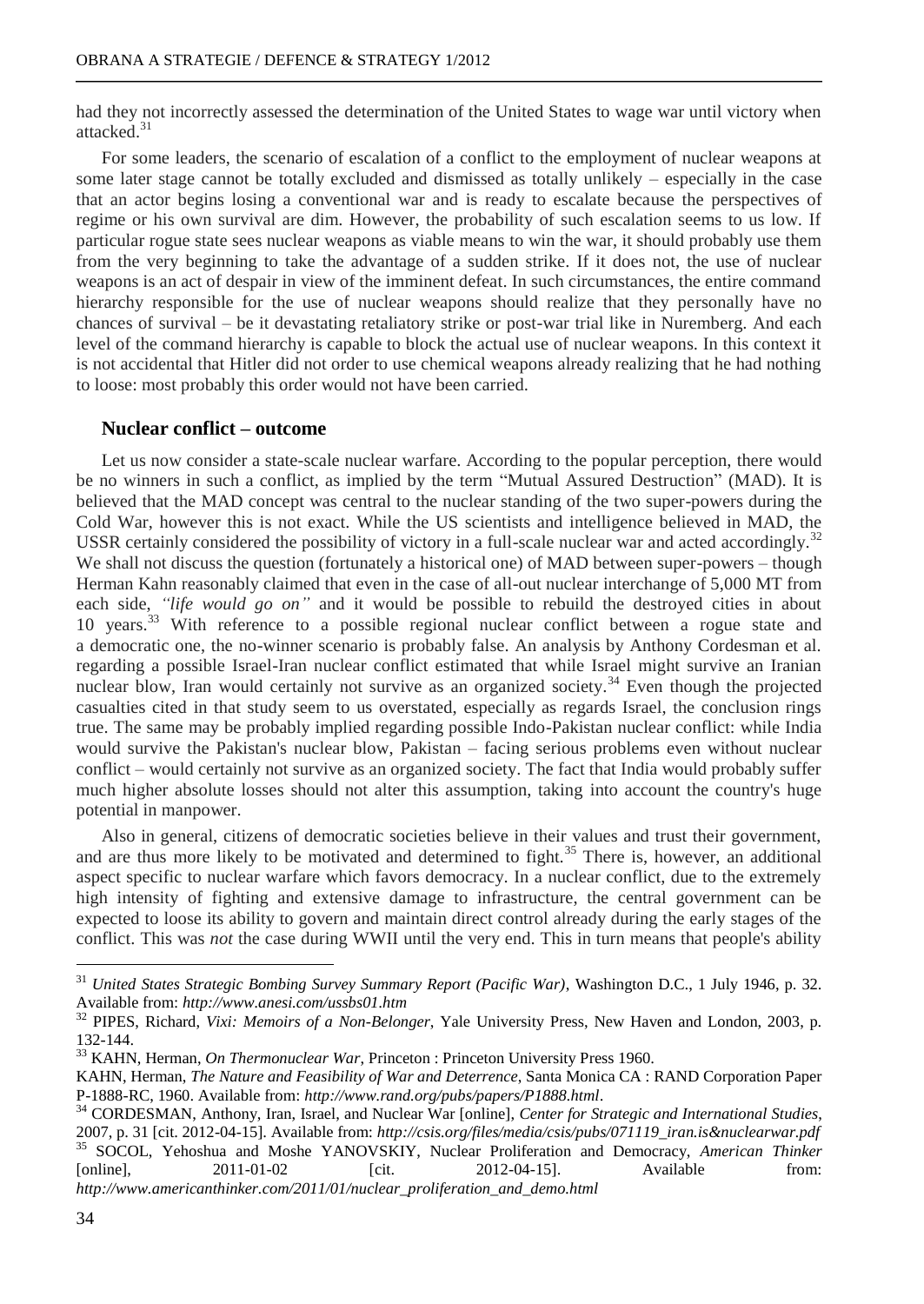to make decisions and act independently, their devotion to their mission in the absence of direct commands and the fear of immediate punishment, is of a primary importance.

Due to the extreme high-intensity ("above-conventional") of nuclear conflict, it is nearly certain that such a war, no matter what will be its outcome, would not last for years as we have become accustomed to in some current low-intensity conflicts. Rather we should anticipate a new geo-political reality: the emergence of clear winners and losers within several days or at most weeks after the initial outbreak of hostilities. This latter reality will most probably contain fewer nuclear-possessing states than the former.

A country emerging victorious from a nuclear warfare, even having suffered extremely high losses, is anticipated to not only gain territory, but also to attain extremely high international standing and credibility, which would then translate into massive international investment. As a consequence, extensive destruction and economic damage may be repaired rather quickly, as was the case, ironically, in post-war Germany and Japan.

# **ASPECTS OF NUCLEAR WARFARE**

# **Targeting Doctrine**

 $\overline{a}$ 

The targeting doctrine of a democratic state involved in a nuclear warfare requires careful consideration. There can be little doubt that terrorists or rogue states will target population centers, correctly assessing that human life is the highest value in a democratic society, and that by destroying lives they will inflict the greatest damage. The correct response is not necessarily symmetric. As the aim is to inflict the greatest damage to the aggressor, in order to achieve this we must play our game, not theirs. A tyranny is relatively insensible to the loss of human life, unless the affected population constitutes its power base. On the other hand, dictator's paramount concern is his continued ability to prosecute his act of aggression. This last argument is extremely important for choosing target areas: while the areas of dictator's support should be targeted, the opposition areas should be spared as much as possible. In this context, targeting objects of symbolic value to the aggressor, as described above in the section on nuclear terror, should be also seriously considered. Destruction of such objects will signal to people of the rogue state and its allies, that the aggressor is not as strong as it claims.

Speaking about defeating aggressor with serious industrial infrastructure, it is extremely instructive to consider the Allied experience in World War II:

*"The importance of careful selection of targets for air attack is emphasized by the German experience. The Germans were far more concerned over attacks on one or more of their basic industries and services – their oil, chemical, or steel industries or their power or transportation networks – than they were over attacks on their armament industry or the city areas. The most serious attacks were those which destroyed the industry or service which most indispensably served other industries. The Germans found it clearly more important to devise measures for the protection of basic industries and services than for the protection of factories turning out finished products." <sup>36</sup>*

The question of targeting is surely connected with the question of available means and capabilities, and also current nuclear strategies and postures of nuclear weapon states. These are closely interrelated. The detailed consideration of this question is beyond the scope of this paper, but one statement can be made. No matter what means are available, basic infrastructures, big enough and positioned at wellknown places, are always much more vulnerable than military objects and population (which can be evacuated or sheltered). Therefore the list of high-priority targets of more than half a century ago – oil, power stations, transportation etc. – needs to be carefully studied by relevant agencies. Direct attack against nuclear facilities – almost certainly heavily protected and widely distributed – may well be ill advised.

<sup>36</sup> *United States Strategic Bombing Survey Summary report (European War)*, ref. 16, p.16.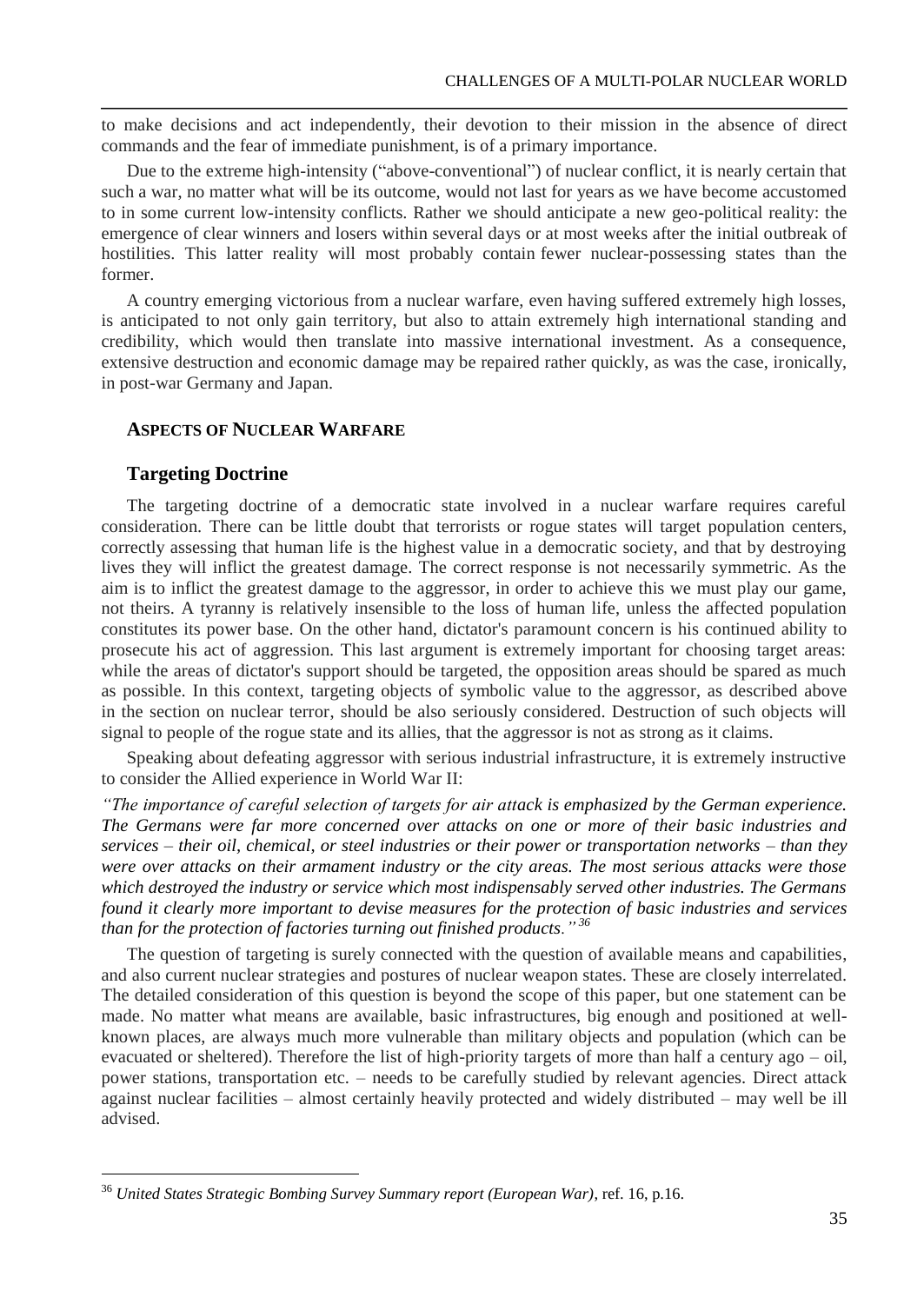### **Active missile defense – pro and contra**

Clearly, the ideal defense against nuclear attack is to intercept all enemy missiles. This solution, however, may be not feasible. As US Strategic Bombing Survey put it,  $37$ 

*"It would be rash … to predict an increase in the effectiveness of defensive control sufficient to insure that not a single enemy plane or guided missile will be able to penetrate. It therefore behooves us to accept the possibility that at least a small number of enemy planes or guided missiles may be able to evade all our defenses and to attack any objective within range."*

Moreover, the optimal reaction by an adversary to costly missile defense (MD) is further military buildup and arms race, where the adversary has cheaper options – acquisition of more missiles. Really, as the history of the Cold War shows us, it was not always so: the Soviet response to the US Strategic Defense Initiative (SDI) was symmetric. Their symmetric response posed a great challenge, adversely impacted their economy and is considered to be one of the main factors contributing to the collapse of the USSR (in that SDI, failing to come even close to its design goals, became a fascinating example of how a tactical fiasco can turn into a great strategic victory). However, the Soviet decision to take symmetric response was probably caused by special interests and competition for budget resources – professionally speaking, it was just nonsense. One of the authors (M.Y.), being directly involved in that symmetric response in the 1980's, heard many off-the-record confessions that the above opinion was true. Such budget competition actually restricts if not undermines rational optimization possibility under military strategy choice process. While such behavior is not uncommon (as described, e.g., by William Niskanen), $38$  we cannot assume that the adversary will always take non-optimal decisions (as we would probably wish).

Taking particular numbers, the price of the *Iron Dome* MD interceptor (Israel) – probably up to 90 k $\beta^{39}$  – may be two orders of magnitude higher than that of the intercepted Qassam rocket.<sup>40</sup> Even if we assume that the adversary's military budget is only 10% of ours, the missile offense-defense race favors him by far. And we should also take into account, that for rogue states military budget stake in the national economy is usually by large higher that in democratic countries. Not accidentally, Robert Harney of the US Naval Postgraduate School writes:

*"The United States should give careful consideration to implementing any National Missile Defense beyond that needed to defend against the minimal threat (terrorist, renegade, or accidental launches). Any capability beyond the minimum may inspire an adversary to engage in a one-missile-for-oneinterceptor arms escalation that could favor the adversary from an economic perspective." 41*

The proponents of active missile defense often argue, that layered and well developed MD systems requires more sophisticated (to penetrate the system) and logically more costly systems, and can therefore, at least hypothetically, dissuade an adversary from further buildup. However, most of the missiles, aimed on saturating the missile defense rather than on actual hitting targets, will be relatively very cheap since they should neither carry warhead nor have good accuracy.

Recent hostilities in Israel provide a good case. The *Iron Dome* MD operation was a considerable tactical success. In March 2012, e.g., it intercepted above 75% (56 out of 73) intended targets, $42$ remarkably decreasing direct material losses. We should mention, however, that no salvos saturating the *Iron Dome* were fired – in such case there are all reasons to expect that the MD efficacy would be

<sup>37</sup> *United States Strategic Bombing Survey Summary Report (Pacific War)*, ref. 31, p. 30.

<sup>38</sup> NISKANEN, William, *Bureaucracy and Representative Government*, Chicago: Aldine-Atherton, 1971. 241 p.

<sup>39</sup> SHARP, Jeremy M., *U.S. Foreign Aid to Israel*, Washington DC : Congressional Research Service RL33222, p. 11. [cit. 2012-03-12]. Available from: *http://www.fas.org/sgp/crs/mideast/RL33222.pdf*

<sup>40</sup> What are Qassam Rockets? *The Jewish Policy Center, Washington DC* [online] 2012 [cit. 2012-04-15]. Available from: *http://www.jewishpolicycenter.org/prr/qassams.php*

<sup>41</sup> HARNEY, Robert C. *The Enemy's Access Denial System: Potential Competitor Exploitation of U. S. Military Vulnerabilities*, Monterey CA : Naval Postgraduate School, 2000, p. 31. (Report # NPS-JW-01-014)

<sup>&</sup>lt;sup>42</sup> Several more rockets fired at Israel, IAF targets terror sites. Israel Defense Forces Website [online], 14/03/2012 [cit. 2012-04-15]. Available from: http://www.idf.il/1086-15253-EN/Dover.aspx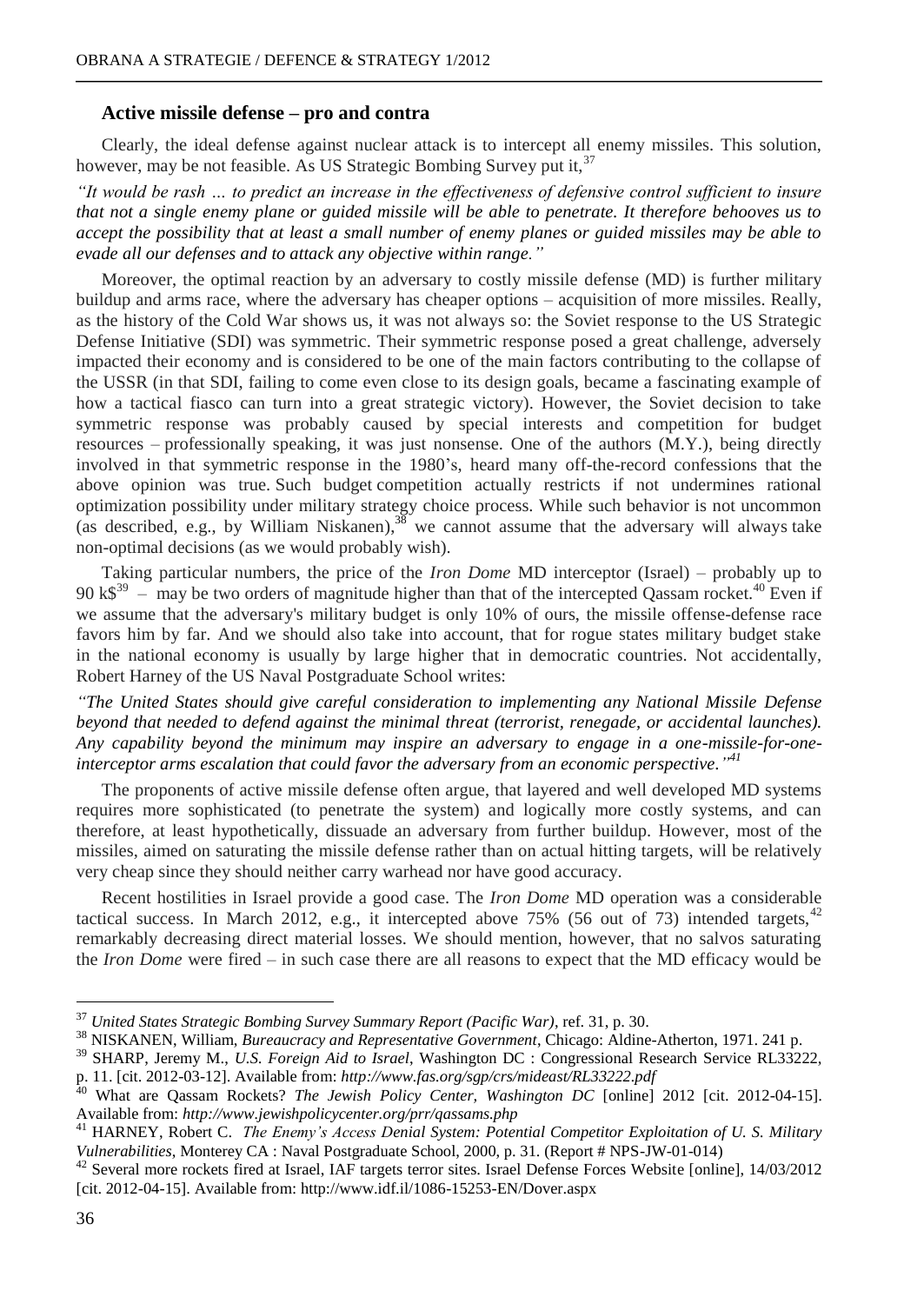lower. It is more difficult to speak about life saving, since statistically these *Qassam* and *Grad* missiles have efficiency of slightly above 1 killed per 100 missiles (according to the results of the 2006 Lebanon War).

Strategically, however, the *Iron Dome* efficiency – as it is used now – can be questioned. The *Iron Dome* failed to be an alternative to a major ground offensive action – see e.g. the analysis of Uzi Rubin<sup>43</sup> (since Rubin – the developer of the *Arrow* MD system – is a natural MD supporter, his confession is especially worthy). In the present Israeli case, the main damage is caused probably not by the missiles themselves, but by the disruption of the life routine due to alarms, cancellation of economic activity, public events etc. The latter disruption could have been eliminated, under the present doctrine, only by unreachable 100% MD effectiveness. In that sense we believe that the effect of the *Iron Dome* on the conflict evolvement is minor.

# **Passive, or Civil Defense – pro and contra**

On the other hand, civil defense can be expected to be extremely efficient. The US Strategic Bombing Survey (SBS) report, compiled at the onset of the nuclear age and based on the initial data collected after the use of nuclear weapons against Japan, reached conclusion that passive defense can decrease the number of casualties by factor of 20 or more<sup>44</sup> – which can easily be the difference between victory and collapse.

The above estimation of civil defense efficiency factor as 20-fold, should be considered as a conservative rather than optimistic. This is demonstrated by the following simple calculation. Let us first consider the best available protection – underground shelter. For 20-KT nuclear explosion, such shelter is destroyed and all its inhabitants die at distance of no more than about 200 m from the explosion point.<sup>45</sup> At larger distances, the shelter suffers at most light damage with near-zero casualties. On the other extreme, of no civil defense actions at all (out-of-the-blue strike) as it was with the two nuclear bombings of Japan, the distance of 50% mortality was estimated as  $1,300$  m.<sup>46</sup> For the purpose of rough estimation let us assume that all people closer that 1,300 m are killed, while all the rest are spared (this assumption fits well the estimation, made by the British mission to Japan in 1946, $47$  that the total number of killed by an out-of-the-blue Hiroshima-scale nuclear strike in London will be about 50,000). Then the surface of 1,300-m-radius circle (those killed in case of no civil defense) is larger than the surface of 200-m-radius circle (those killed in case of fully-employed civil defense) by the factor of about 40 (since  $[1,300/200]^2 > 40$ ). And this is before we speak about progressive evacuation and dispersion.

Still years later, the value of civil defense was questioned, culminating probably in an ambivalent and implicitly unfavorable chapter in the report prepared by the US Congress Office of Technology Assessment (OTA) in 1979.<sup>48</sup> The OTA cited many technical problems pertaining to civil defense but, the truth to be said, failed to pinpoint any unsolvable problems.

The OTA analysis was based on two implicit assumptions: 1) No long-term civil defense effort will be made. 2) In case of nuclear emergency, social order will collapse as soon as the government fails to provide enough consumables and police. Both assumptions are at least questionable. Long-term civil defense planning during peacetime is essential, as stressed already in the original SBS report cited above. The OTA concluded, for example, that "*the installation of shelters in new construction, or "slanting", is preferable [to adding shelters to existing buildings], but could take as long as 20 years*." Had the "slanting" program been started in the wake of that report, it would have been completed

<sup>43</sup> RUBIN, Uzi, *Iron Dome in Action: A Preliminary Evaluation*.

<sup>44</sup> *United States Strategic Bombing Survey (Pacific War)*, ref. 31, p. 30.

<sup>45</sup> GLASSTONE, Samuel, ref. 13, sec. 3.73 and 5.160.

<sup>46</sup> GLASSTONE, Samuel, ref. 13, sec. 12.17.

<sup>&</sup>lt;sup>47</sup> The Effects of the Atomic Bombs at Hiroshima and Nagasaki: Report of the British Mission to Japan, London : HMSO, 1946, p. 19.

<sup>48</sup> *The Effects of Nuclear War*, ref. 20, p. 49-50.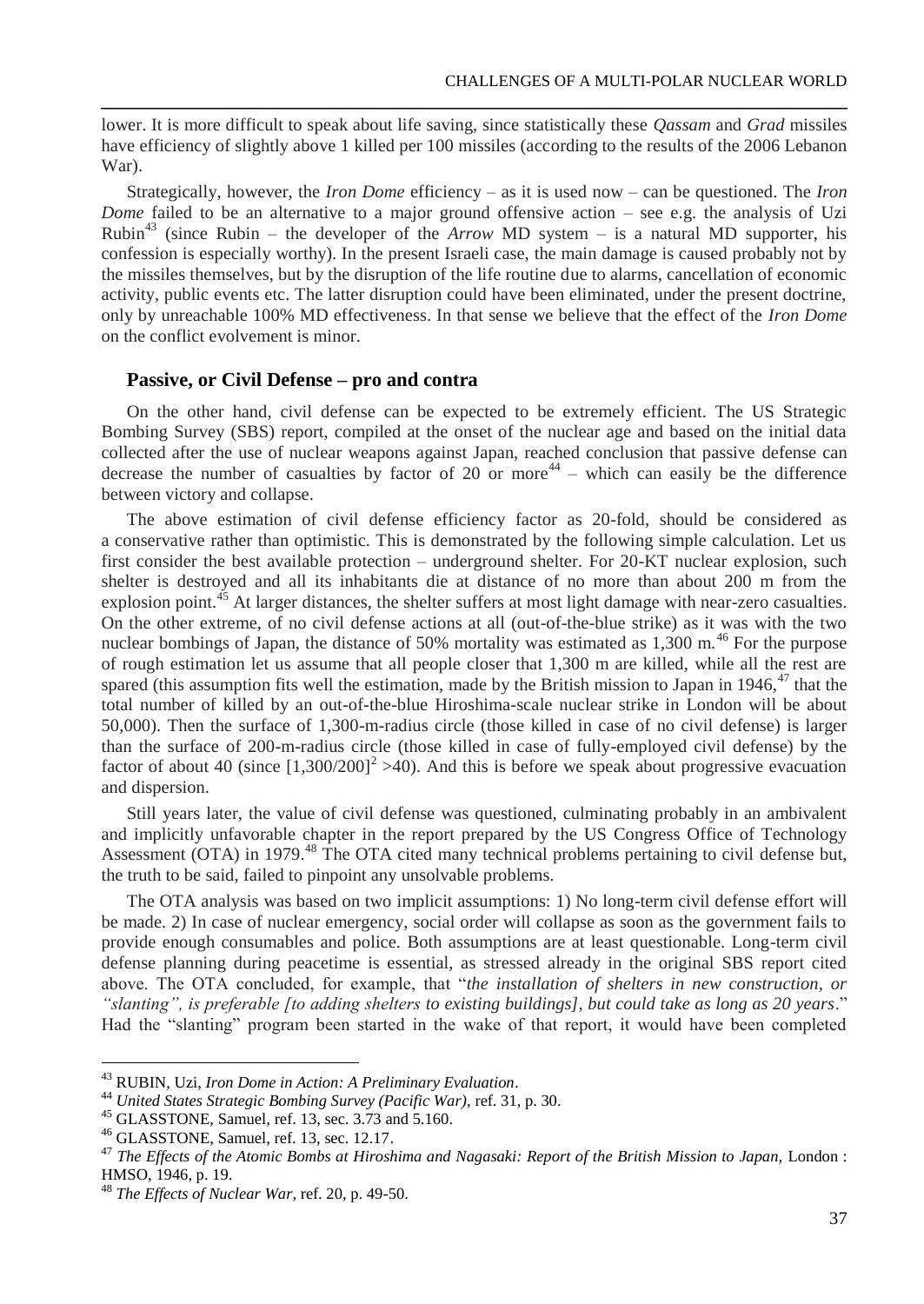10 years ago; in practice, little if any effort was made. As for the assumption of a relatively immediate collapse of social order – this is actually an unfounded accusation leveled at democratic societies which contradicts the documented experience. E.g., during the recent 2006 Lebanon War, government agencies performed with questionable efficiency in the north of Israel, yet despite this there was not even the slightest sign of a collapse of social order. (In fact, a number of NGOs proved to be much more efficient at providing essential services). More generally, historical experience shows that private initiative really proves to be efficient and competitive even in some niches of pure public goods – private security, local needs to maintain legal order under emergency, self-defense based on the 2-nd Amendment right, and even outstanding cost-efficiency of some intelligence operations, like Simon Wiesenthal's Nazi hunting.<sup>49</sup>

The main reservation of the OTA report regarding civil defense was that *"some observers...argue that a vigorous civil defense program would induce people to believe that a nuclear war was "survivable" rather than "unthinkable", and that such a change in attitude would increase the risk of war.*" It seems obvious that today just the opposite is the case: by considering nuclear war "unthinkable", democratic societies actually provide terrorists and rogue states with an additional powerful incentive for increasing their nuclear capabilities, thus increasing the risk of war.

# **Civil Defense – main points**

The mentioned above US Strategic Bombing Survey report stated back in  $1946$ :<sup>50</sup>

*"The experience of both the Pacific and European wars emphasizes the extent to which civilian and other forms of passive defense can reduce a country's vulnerability to air attack. Civilian injuries and fatalities can be reduced, by presently known techniques, to one-twentieth or less of the casualties which would be suffered were these techniques not employed. This does not involve moving everything underground, but does involve a progressive evacuation, dispersal, warning, air-raid shelter, and post-raid emergency assistance program, the foundations for which can only be laid in peacetime. The analysis of the effects of the atomic bombs at Hiroshima and Nagasaki indicates that the above statement is just as true and much more terrifyingly significant in an age of atomic bombs than it was in an age of conventional weapons. Similarly, economic vulnerability can be enormously decreased by a well worked out program of stockpiles, dispersal and special construction of particularly significant segments of industry. Such a program in the economic field can also be worked out satisfactorily only in peacetime."*

Civil defense activities in democratic societies *"must have a personal emphasis, not just a governmental emphasis*.*"* <sup>51</sup> In other words, it needs to be decentralized. The construction of shelters should, to a large extent, be the responsibility of citizenry and local government, with central government providing standards and incentives. Shelters should be dual-use for at least two reasons. Firstly, only continuous routine occupation guarantees that the shelter will be ready for emergency use; experience suggests that non-dual-use shelters tend to become filled with junk, flooded etc. Secondly, dual-use shelters are simply much cheaper. In private homes, basement floors (upgraded to very efficient shelters) may be routinely utilized for such things as home cinema systems, billiards and table-tennis.

It should be noted that Israel has much practical and very positive experience with protected spaces, $52$  demanded by law in every structure and every private apartment erected since the early 1990's. Such spaces in peace time serve the function of a standard room without significant loss of functionality. Only marginally increasing overall construction costs, they not only serve the direct purpose of providing protection from shells and missiles, but also significantly increase the ability of

<sup>49</sup> *Simon Wiesenthal Website* [online] 2012 [cit. 2012-04-15]. Available from: *http://www.wiesenthal.com*

<sup>50</sup> *United States Strategic Bombing Survey (Pacific War)*, ref. 31, p. 30.

 $<sup>51</sup>$  HARNEY, Robert C., ref. 1, p. 16.</sup>

<sup>52</sup> Israeli protective building standards (in Hebrew) [online]*. Architecture and building in Israel* [cit. 2012-04-15]. Available from: *http://www.architecture.org.il/info\_hokim\_haga.php*